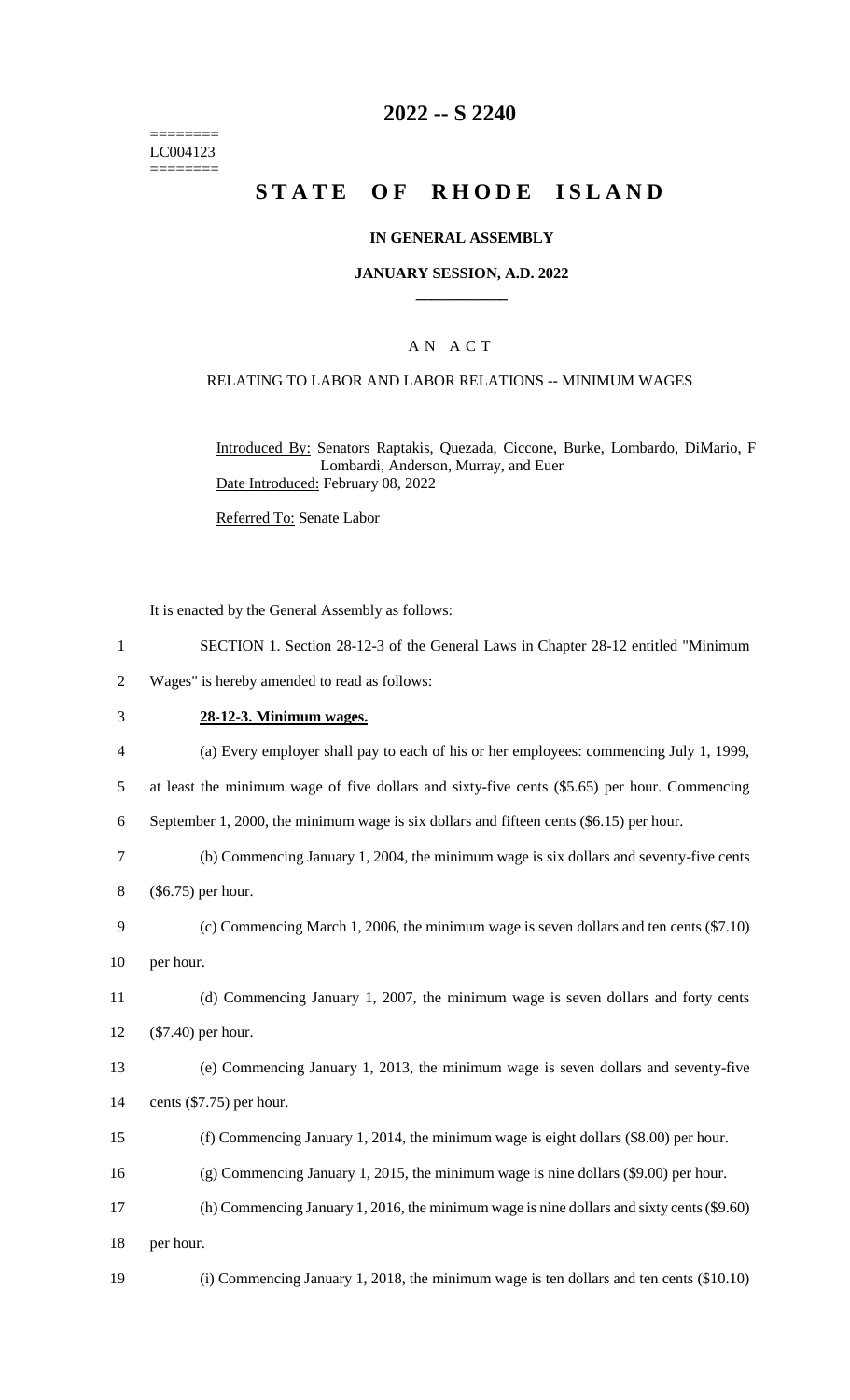- per hour.
- (j) Commencing January 1, 2019, the minimum wage is ten dollars and fifty cents (\$10.50) per hour.
- (k) Commencing October 1, 2020, the minimum wage is eleven dollars and fifty cents (\$11.50) per hour.
- (l) Commencing January 1, 2022, the minimum wage is twelve dollars and twenty-five cents (\$12.25) per hour.
- (m) Commencing January 1, 2023, the minimum wage is thirteen dollars (\$13.00) per hour.
- (n) Commencing January 1, 2024, the minimum wage is fourteen dollars (\$14.00) per hour.
- (o) Commencing January 1, 2025, the minimum wage is fifteen dollars (\$15.00) per hour.
- (p) Commencing January 1, 2027, the minimum wage shall be increased by an amount
- equal to the total percentage increase in the Consumer Price Index for all Urban Consumers (CPI-
- 13 U) published by the United States Department of Labor Bureau of Labor Statistics for the Northeast
- 14 9 Region for the calendar year 2025, but in no event shall the minimum wage decrease to reflect
- any decrease in the CPI-U.
- SECTION 2. This act shall take effect upon passage.

======== LC004123 ========